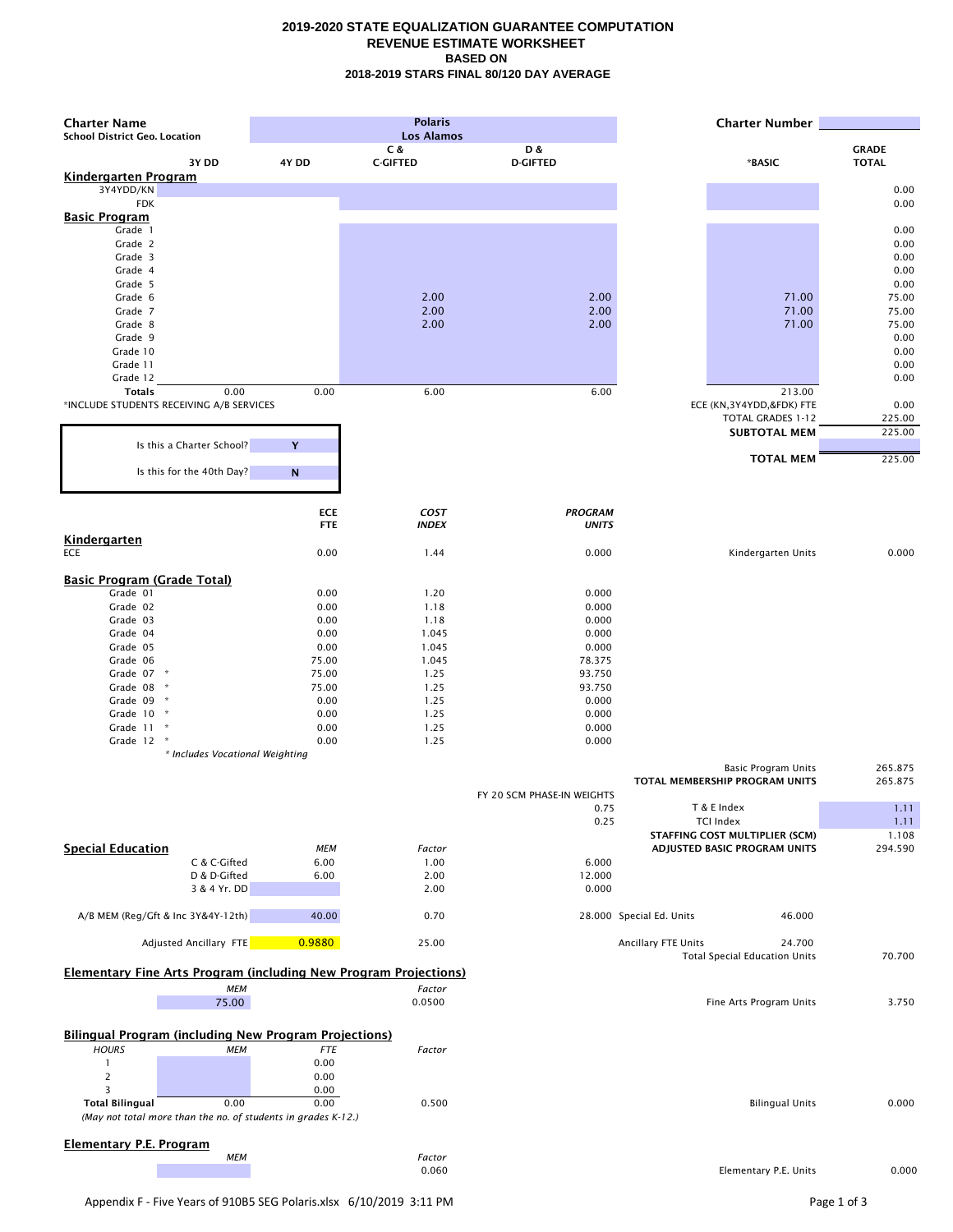### **2019-2020 STATE EQUALIZATION GUARANTEE COMPUTATION REVENUE ESTIMATE WORKSHEET BASED ON 2018-2019 STARS FINAL 80/120 DAY AVERAGE**

| <b>National Board Certified Teachers</b>                                                                                |                                |                                                                           |                                                                                                                              |                                                                                                      |                |
|-------------------------------------------------------------------------------------------------------------------------|--------------------------------|---------------------------------------------------------------------------|------------------------------------------------------------------------------------------------------------------------------|------------------------------------------------------------------------------------------------------|----------------|
| <i>FTE:</i>                                                                                                             |                                | Factor<br>1.500                                                           |                                                                                                                              | National Board Certified Teachers Units:                                                             | 0.000          |
|                                                                                                                         |                                |                                                                           |                                                                                                                              |                                                                                                      |                |
| <b>Size Adjustment Units</b>                                                                                            |                                |                                                                           |                                                                                                                              | Charter Schools not eligible for District Size                                                       |                |
| Elementary/Mid/Jr. High<br>Senior High                                                                                  | <b>UNITS</b><br>0.000<br>0.000 | FY20 PHASE-OUT<br>0.00                                                    |                                                                                                                              | School Size Adjustment Units<br>Charter Schools not eligible for District Size                       | 0.000          |
| 3714.00<br>Geographic School District Location MEM<br>31.852<br>District Size(<4,000)                                   |                                |                                                                           | District Size <4,000 Adjustment Units<br>Charter Schools not eligible for District Size                                      | 31.852<br>(31.852)                                                                                   |                |
| District Size(<200)                                                                                                     | 0.000                          |                                                                           |                                                                                                                              | District Size <200 Adjustment Units                                                                  | 0.000<br>0.000 |
| Rural Population Program Units                                                                                          | 0.000                          |                                                                           |                                                                                                                              | Rural Population Program Units                                                                       | 0.000          |
|                                                                                                                         |                                |                                                                           |                                                                                                                              | New District Adjustment Units                                                                        | 0.000          |
| <b>At-Risk Units</b><br>At-risk index<br>0.032<br>2019-2020:                                                            | <b>MEM</b><br>225.00           |                                                                           |                                                                                                                              | At Risk Units                                                                                        | 7.200          |
| <b>Charter Schools Student Activities</b><br>(Districts Only)<br><b>MEM</b>                                             |                                | Factor                                                                    |                                                                                                                              | <b>Growth Units</b>                                                                                  | 46.625         |
|                                                                                                                         |                                | 0.100                                                                     |                                                                                                                              | <b>Charter Schools Student Activities Units</b><br>(Charters not eligible for CS Student Activities) | 0.000<br>0.000 |
| <b>Home School Student Activities</b><br>(Districts Only)<br>MEM                                                        |                                | Factor                                                                    |                                                                                                                              |                                                                                                      |                |
|                                                                                                                         |                                | 0.100                                                                     | (Charters not eligible for Home School Student Activities)                                                                   | Home School Student Activities Units                                                                 | 0.000<br>0.000 |
| <b>Home School Student Program Units</b><br>(Districts Only)<br># of Students                                           | # of Classes                   | Factor<br>0.250                                                           | (Charters not eligible for Home School Student Activities)                                                                   | Home School Student Program Units                                                                    | 0.000          |
| <b>Extended Learning Time Program Units (Projected - Adjusted at First Reporting Period)</b>                            |                                |                                                                           | (Charters not eligible for Home School Student Activities)                                                                   |                                                                                                      |                |
| <b>MEM</b><br>225.00                                                                                                    |                                | Factor<br>0.110                                                           | (NOTE: FOR FY20, UNITS GENERATED ARE BASED ON PROJECTIONS, MUST NOT EXCEED APPROPRIATIONS AND THEREFORE UNITS MAY BE CAPPED) | Extended Learning Time Program Units                                                                 | 24.750         |
| K-5 Plus Program Units (Projected - Adjusted at First Reporting Period)                                                 |                                |                                                                           |                                                                                                                              |                                                                                                      |                |
| МЕМ<br>0.00<br>K-5 Plus MEM                                                                                             |                                | Factor<br>0.300                                                           | (NOTE: FOR FY20, UNITS GENERATED ARE BASED ON PROJECTIONS, MUST NOT EXCEED APPROPRIATIONS AND THEREFORE UNITS MAY BE CAPPED) | K-5 Plus Program Units                                                                               | 0.000          |
|                                                                                                                         |                                |                                                                           |                                                                                                                              | <b>TOTAL PROGRAM UNITS</b>                                                                           | 447.615        |
|                                                                                                                         |                                |                                                                           |                                                                                                                              | Save Harmless Units                                                                                  | 0.000          |
| <b>GROWTH &amp; SAVE HARMLESS CALCULATION DATA</b>                                                                      |                                |                                                                           |                                                                                                                              |                                                                                                      |                |
|                                                                                                                         |                                |                                                                           |                                                                                                                              |                                                                                                      |                |
| 2018-19 Actual 40th Day MEM:<br>(Enter the District Mem EXCLUDING Charter Mem)                                          |                                | 200.00                                                                    |                                                                                                                              | <b>GRAND TOTAL UNITS</b>                                                                             | 447.615        |
| 2019-20 Projected MEM:                                                                                                  |                                | 225.00                                                                    |                                                                                                                              | x Unit Value                                                                                         | \$4,565.41     |
| (Enter the District Mem EXCLUDING Charter Mem)                                                                          |                                |                                                                           |                                                                                                                              | <b>PROGRAM COST</b>                                                                                  | \$2,043,543.71 |
| 2019-2020 Actual 40th MEM<br>(Enter the District Mem EXCLUDING Charter Mem)                                             |                                | <b>Non-categorical Revenue Credits:</b><br>Tax Levy (41110, 41113, 41114) | <b>CHARTER SCHOOL ADMIN. WITHHOLDING</b>                                                                                     | (\$40,870.87)                                                                                        |                |
|                                                                                                                         |                                |                                                                           | Federal Impact Aid (44103)<br>Federal Forest Reserve (44204)                                                                 |                                                                                                      |                |
| <b>Save-Harmless Data</b><br>2019-2020 40th Day TOTAL PROGRAM UNITS<br>(Not Grand Total Program Units)                  |                                |                                                                           | <b>Total Non-Cat Rev Credits</b>                                                                                             | \$0.00<br>Less: 75% of Non-Categorical Revenue Credits                                               | \$0.00         |
| <b>Growth Data</b><br>2019-20 Operating Budget Calculation<br>Op-Bud takes 18-19 40 Day compared to 19-20 Mem Proj. FTE |                                | 46.625                                                                    | <b>Other Credits/Adjustments:</b><br>Energy Efficiency Renewable Bonds                                                       |                                                                                                      |                |
| 40th Day Calculation<br>Takes Prior Year 40th-Day and compares to Current Year 40th-Day                                 |                                | 0.000                                                                     | <b>Total Other Credits</b>                                                                                                   | \$0.00                                                                                               |                |
|                                                                                                                         |                                |                                                                           |                                                                                                                              |                                                                                                      |                |
|                                                                                                                         |                                |                                                                           |                                                                                                                              | Less: Other Credits/Adjustments                                                                      | \$0.00         |

STATE EQUALIZATION GUARANTEE **\$2,002,672.84**